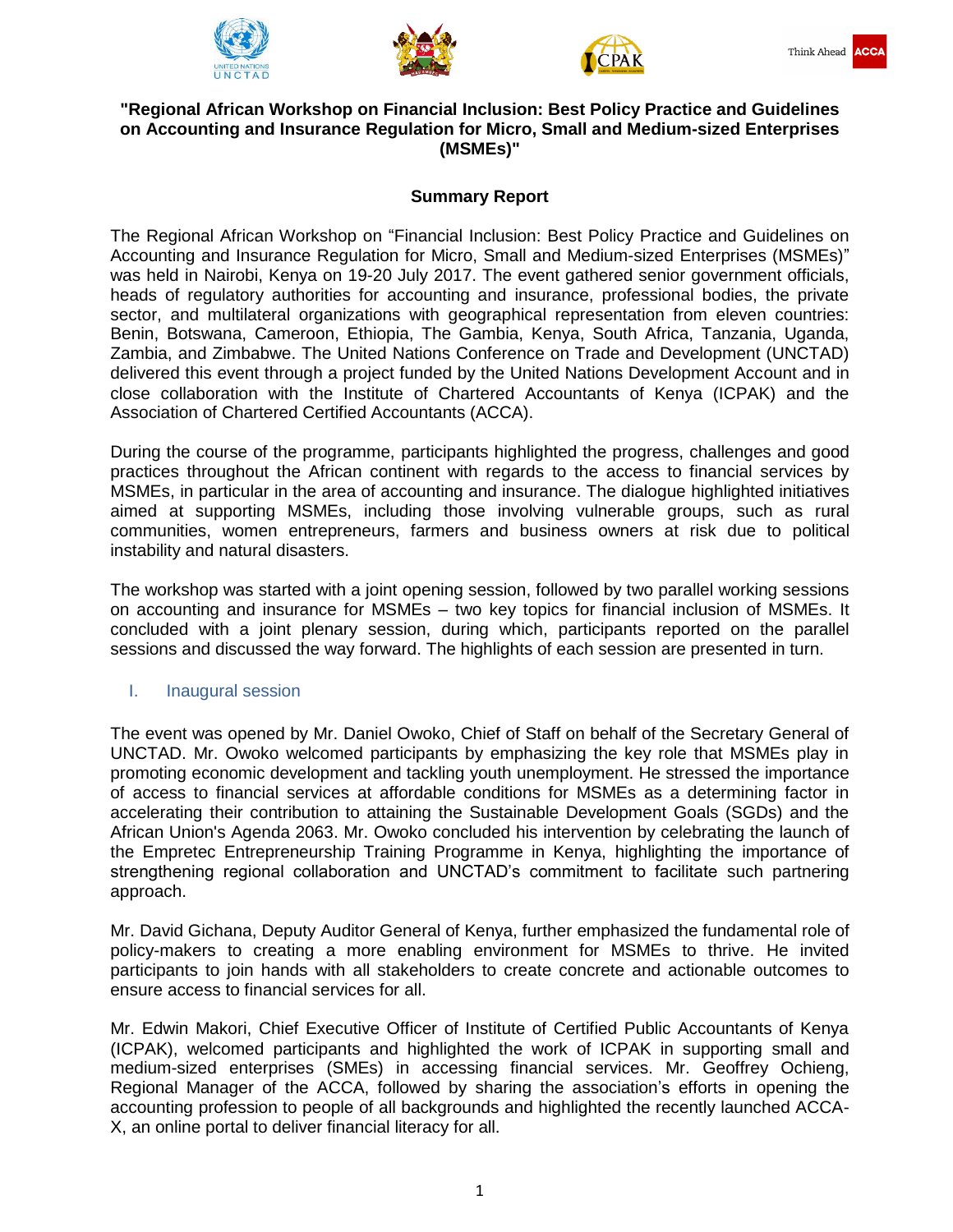





#### II. Plenary Session

Mr. Arjuna Herath, Chair of the PAODC of the International Federation of Accountants, moderated the plenary session. His opening was followed by Mr. Lubega Alhaj Kaddunabbi, Chief Executive Officer of the Regulator Insurance Authority of Uganda who in turn presented an overview of the insurance market in Uganda. He pointed to efforts to increase a 3% household penetration rate through financial literacy training, awareness raising and product development. His closure highlighted recent developments in credit insurance.

Mr. Momodou Lamin Bah, Accountant General, Ministry of Finance and Economic Affairs of The Gambia, spoke of the challenges regarding access to finance, and handling audited accounts, given that most SMEs cannot afford the services of qualified accountants. He highlighted The Gambia's single window business registration, via the Ministry of Justice, as a milestone in MSME development in the country.

Mr. Makhuvha Thakani, Chief Executive Officer, Small Business Finance Agency, Republic of South Africa, shared the role of his agency as a financial services provider specifically aimed at promoting SME development. He pointed to his agency's high risk appetite and low collateral requirements; it provides direct lending through 80 access points, and currently supports 240,000 MSMEs. He noted that the principal challenges remain in the area of due diligence and increasing collection rates.

Finally, Ms. Tatiana Krylova, Head of the Enterprise Branch, Division on Investment and Enterprise at UNCTAD provided an overview of the capacity building initiatives of the organization related to SME promotion, accounting, insurance and access to financial services. Ms. Krylova highlighted the effectiveness of UNCTAD's Accounting Development Tool in helping countries assess their accounting infrastructure, including the technical capacity, regulatory frameworks and institutional setup regarding accounting for public interest companies, public institutions and SMEs. Ms. Krylova concluded her intervention by inviting participants to use the opportunity of this project to help pave the way forward for financial inclusion for MSMEs.

## III. The private sector perspective to financial inclusion

This session provided the views of financial services providers from the private sector whose business models are specifically aimed at catering to the MSME sector.

Ms. Naomi Ndele, Head of SME and Agribusiness, KCB Bank, introduced her intervention by providing figures and an overview of the SME market in Kenya. She outlined both her company's financial and non-financial strategies. She pointed to the need to upskill startups at the incubation stage, and provide them with access to payment and other financial services. She noted that the challenges were unavailability of audited accounts, unfamiliarity with complex accounting procedures, and lack of financial management skills. These could, in her mind, be overcome by a simpler regime, with reduced charges, forums for capacity building, technical assistance and digitizing account solutions. As an example of the latter, she indicated that the digitalization of transaction could bring it cost down in 95%.

Mr. Franklie Okata, Senior Manager of SMEs at Safaricom Limited, outlined his company's heavy focus on SMEs, with a strong reliance on mobile payment platforms such as Mpesa. Safaricom's SME clients are largely focused in retail, agribusiness, investment clubs, education, and transport/logistics. Mr. Okata said that the key to helping SMEs was providing relevant products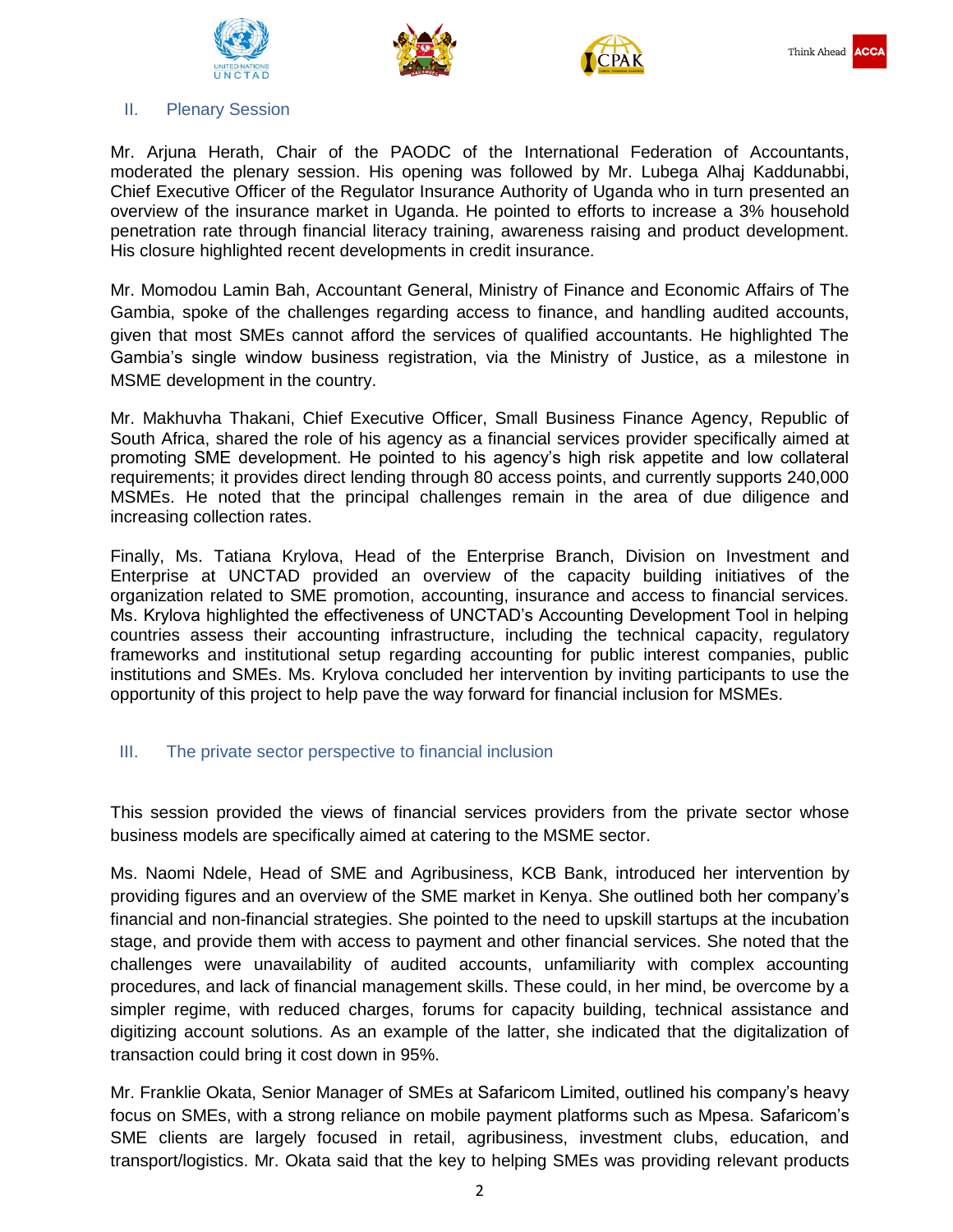





and services, financing, and capacity building. Affordable solutions were key, including amortized or pay-as-you-go schemes.

#### IV. Parallel working sessions

A. Working group on the role of accounting in financial inclusion for MSMEs

The working group on the role of accounting and reporting in promoting financial inclusion addressed a number of issues on regulatory, institutional, and human capacity-building requirements and challenges. The panellists provided perspectives of regulators, standardsetters, as well as professional accountancy organizations and educators.

Speakers with regulatory responsibility highlighted that most SMEs remain in the informal sector to avoid paying taxes. This distorts the calculation of GDP of many countries due to the informal nature of SMEs. In sharing the experience of his country in encouraging informal businesses to register and become part of the formal economy, a speaker noted that despite a three-year tax exemption the tax authority provided as an incentive, most informal businesses did not take up the offer. The mere fact that the entity that was established to encourage SMEs to formalize was affiliated to the tax department discouraged many informal business owners from coming forward and taking up the offer.

There was consensus among panellists and participants that the IFRS for SMEs issued by the IASB was not appropriate for owner-managed micro-enterprises. A comment was made that the title - IFRS for SMEs - is misleading and would make more sense if referred to as IFRS *for Private Companies*. There was agreement that a more simplified guidance - such as the SMEGA Level 3, developed by UNCTAD-ISAR - would be a good basis. Similar discussions were also conducted with respect to audit needs of SMEs. It was noted that unlike in the area of financial reporting, International Standards on Auditing (ISAs) don't have a specific standard intended for auditing SMEs. However, ISAs are designed to be scalable and can be applied to SMEs.

Views were expressed on the need for conducting an in-depth analysis of the costs and benefits of preparing audit financial statements. It was also noted that professional accountants need to adhere to professional code of conduct and need to avoid playing the lowest bidder to attract business. The value added that accountants and auditors could bring to SMEs would be to act as trusted business advisors when entrepreneurs take early steps in establishing their business. The relationship would then grow into providing accounting, audit or tax services as the businesses grows. Discussions that followed highlighted the need, first for understanding entrepreneurs and their challenges - taking a bottom-up approach, and then developing policy on accounting and audit requirements. Policies need to be transformational and development oriented.

The discussions on human capacity-building requirements and challenges in relation to entrepreneurs and promoting financial inclusion highlighted a number of considerations supported by extensive research. One of the initial challenges identified in this regard is enabling entrepreneurs to understand that SMEs are separate entities from their owners and business and personal activities need to be tracked separately. Research findings indicated that self-employed persons performed worse than the general population on standardised assessments of their ability to monitor expenses, to budget, and to live within their means. Raising financial literacy of entrepreneurs would significantly contribute to facilitating access to finance and reducing defaults on loans. In order to raise financial literacy among the general population, accounting should be taught in schools – just like reading, writing and arithmetic.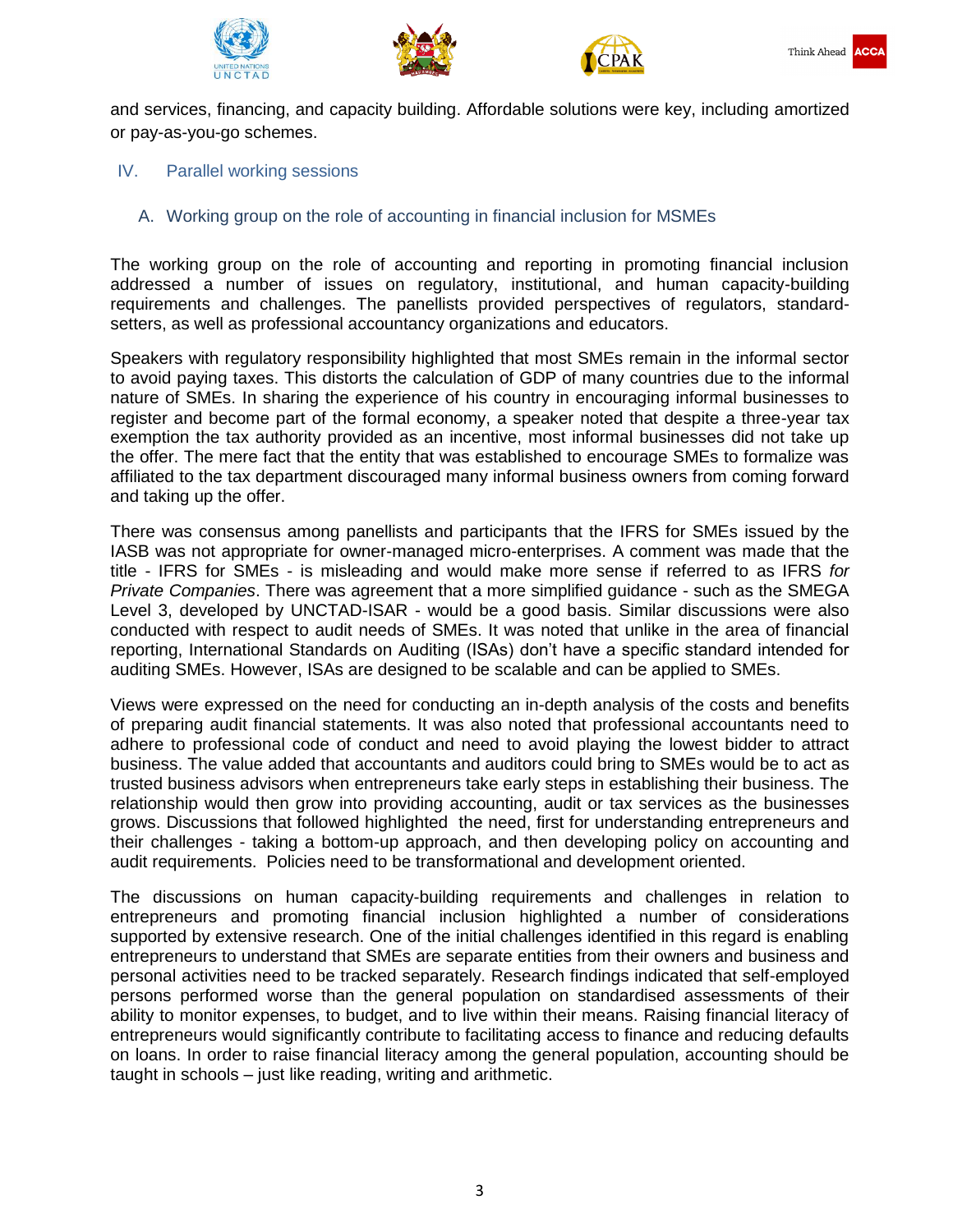





#### B. Working group on the role of insurance in financial inclusion for MSMEs

The working group on insurance benefited from the interventions of speakers representing different stakeholders (regulators, insurance industry associations, SMEs and consultancy firms). Mr. Pa Sillah (Commissioner of Insurance within the Central Bank of The Gambia) highlighted the law currently under review to enable the microinsurance market in the country and encouraged the regional integration to enable a single registration for insurance companies throughout different countries.

Mr. Akwir Birian, Senior Manager General Insurance Business, the Association of Kenya Insurers provided an overview of the different stakeholders in the market and their limitations in providing innovative insurance solutions for SMEs within the current regulations. Mr. Bahati Ogolla representing the Tanzania Insurance Regulatory Authority, highlighted the agency's current efforts to draft specific regulatory provisions for microinsurance.

Ms. Pauline Gathuri-Mbugu, Senior Manager at the Association of Kenya Insurers, emphasized the need to supporting the segment of small to medium entrepreneurs (those generating between 5 to 100 jobs) whose role in local economies is paramount. Mr. Vinod Shah, Finance Director, Acropolis Insurance Brokers Ltd highlighted the challenges of offering multipurpose insurance products to SMEs, in a wider context of mistrust from fraudulent claims. Finally, Mr. Robert Nyamu, Risk Africa Advisory Leader, Ernst & Young, noted the need for greater responsiveness of the industry to cater the SMEs needs

In general, participants outlined a number of challenges to overcome in order to support the sustained growth of SMEs from an insurance perspective. They noted the low coverage within African countries, with the industry and regulation at varying stages of development throughout the continent, very low (1-3%) levels of coverage, and no country with specific regulatory provisions to facilitate access to SMEs. In fact, the need to a more clearly-define profile for SMEs (size and needs) was accentuated. Participants shared the view of microinsurance partially filling the gap for microenterprises (1-2 employees). However, there are still openings in the markets for firms generating more than self-employment. In short, there is a critical need for a wider definition and further servicing of insurance products for SMEs.

The microinsurance industry was highlighted as an example of progress towards financial inclusion, in particular for microentrepreneurs. In some countries, regulatory frameworks are being developed for microinsurance while in others, there is a regulatory framework already in place. In those countries where microinsurance is already in place, the focus has thus far been on health, funerary, life insurance and agricultural insurance for individual farmers. The latter has been done through a public provision scheme to co-subsidize insurance premiums while generating a wider insurance culture.

In general, participants noted the potential dynamism that a strong SME insurance market could bring to a country's economy. However, many challenges exist. One of them is generating trust on both sides of the industry. Mistrust has so far been generated by both fraudulent claims as well as by long and draining settlements process.

Moreover, participants highlighted affordability as a key underlying issue. Some SMES feel that the industry is designed for corporations and insurance is regarded as a luxury, pointing to the need for greater responsiveness of the industry and regulatory frameworks to the needs of SMEs.

Finally, the lack of culture of prevention was referred as a common challenge in the country. On this line, risk awareness and financial literacy is needed among individuals, starting from an early school age.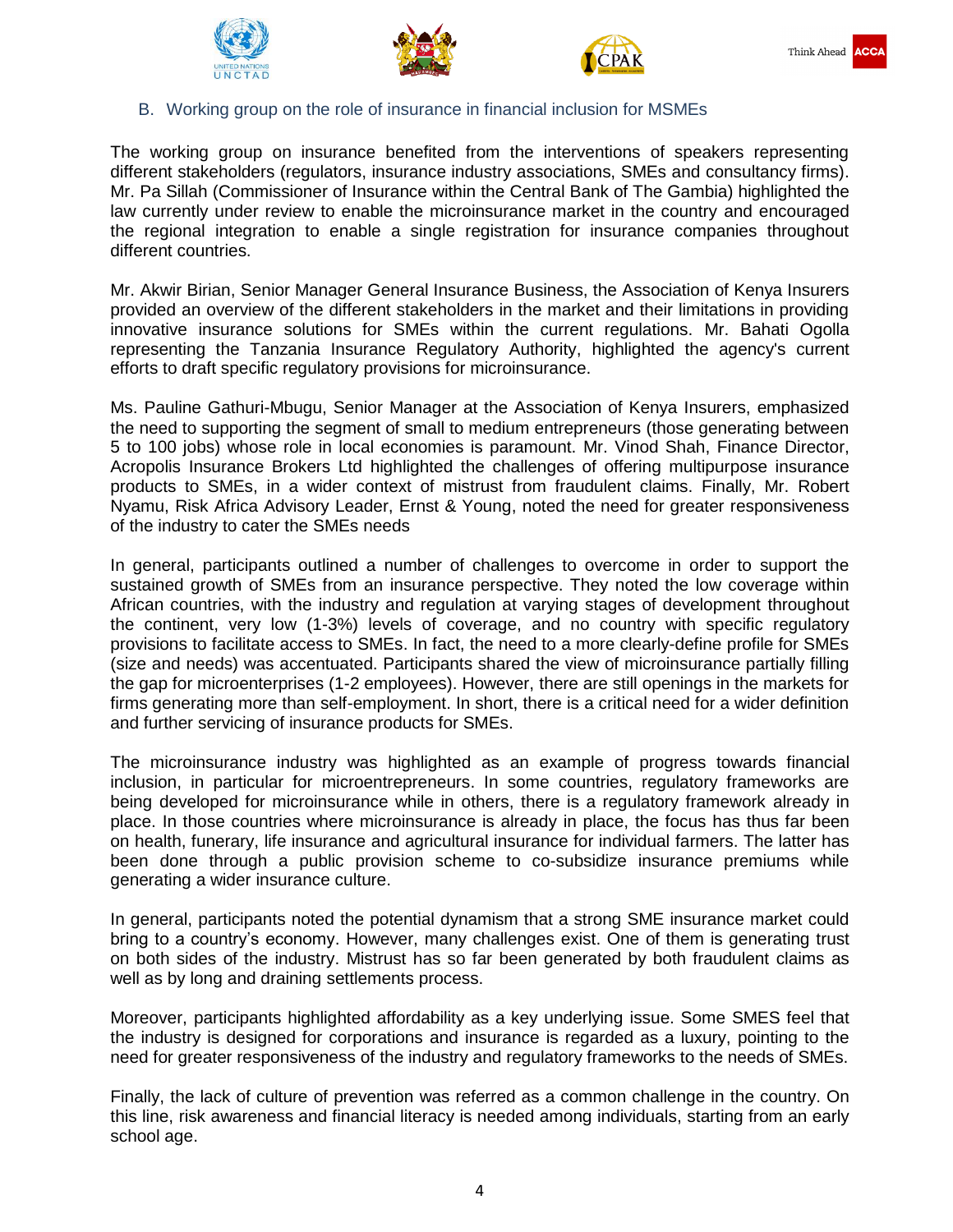





## V. Way Forward

Participants from the two working sessions charted a way forward on the role of accounting and insurance in financial inclusion of MSMEs. The recommendations included:

# A. Working Group on the role of accounting in financial inclusion for MSMEs

- Reducing the number of licenses required to operate a simple business
- Simplifying the registration process for SMEs;
- Governments to consider exempting SMEs that collect value added tax from paying income taxes, and then establishing graduated tax rates as SMEs grow;
- SMEs would be more inclined to pay taxes if it can be demonstrated that they will be the primary beneficiaries of the taxes they pay;
- One stop-shop for registration, licencing, and paying taxes to authorities at different levels;
- Governments to consider awarding a predetermined percentage of their procurement budget to SMEs and Auditor-General offices to ensure that such procurement arrangements are properly carried out;
- Governments to commit to making payments on invoices from SMEs with the shortest possible delay to help SMEs meet their cash-management needs;
- Establishing a dedicated department with government to address SMEs needs,
- Greater engagement among entrepreneurs and policy-makers in developing appropriate policies and regulation;
- Promoting greater collaboration between large businesses and SMEs. This could prompt access to finance when lenders realize that the SME is already linked to a larger company, providing a level of comfort that the loans are likely to be paid;
- Larger businesses could designate part of their corporate social expenditures to provide financing to SMEs,
- Accounting and financing training to be included in school curricula at an earlier stage;
- Professional accountancy organizations to consider awarding Continuing Professional Education (CPD) credits to their members when they engage in training entrepreneurs on accounting and financial reporting on a voluntary basis;
- Governments to consider allowing micro-entities to present their financial statements on cash-basis and in this respect to accept statements furnished by electronic service provides such as Safaricom in place of formal financial statements and as micro entities grow, more formal accounting and financial reporting would be required; and
- Establishing centres where entrepreneurs would be able to receive mentoring to help them purse their business ideas.

# B. Working Group on the role of insurance in financial inclusion for MSMEs

- A working definition of an SME, tailored to individual jurisdiction and sector needs. This should be done on the basis of in-depth study of SME needs, including at the regional and rural levels. To secure buy-in, a multi-stakeholder approach should be adopted, bringing together regulators, underwriters, insurance companies, brokers, agents, reinsurers, representatives of SMEs associations, SMEs facilitation agencies, multilateral organizations.
- Better understanding to allow product design by the industry and further regulatory adaptation – or, as one participant put it, "a healthy industry is fast ahead of its regulators", with simplified products tailored to the needs of SMEs.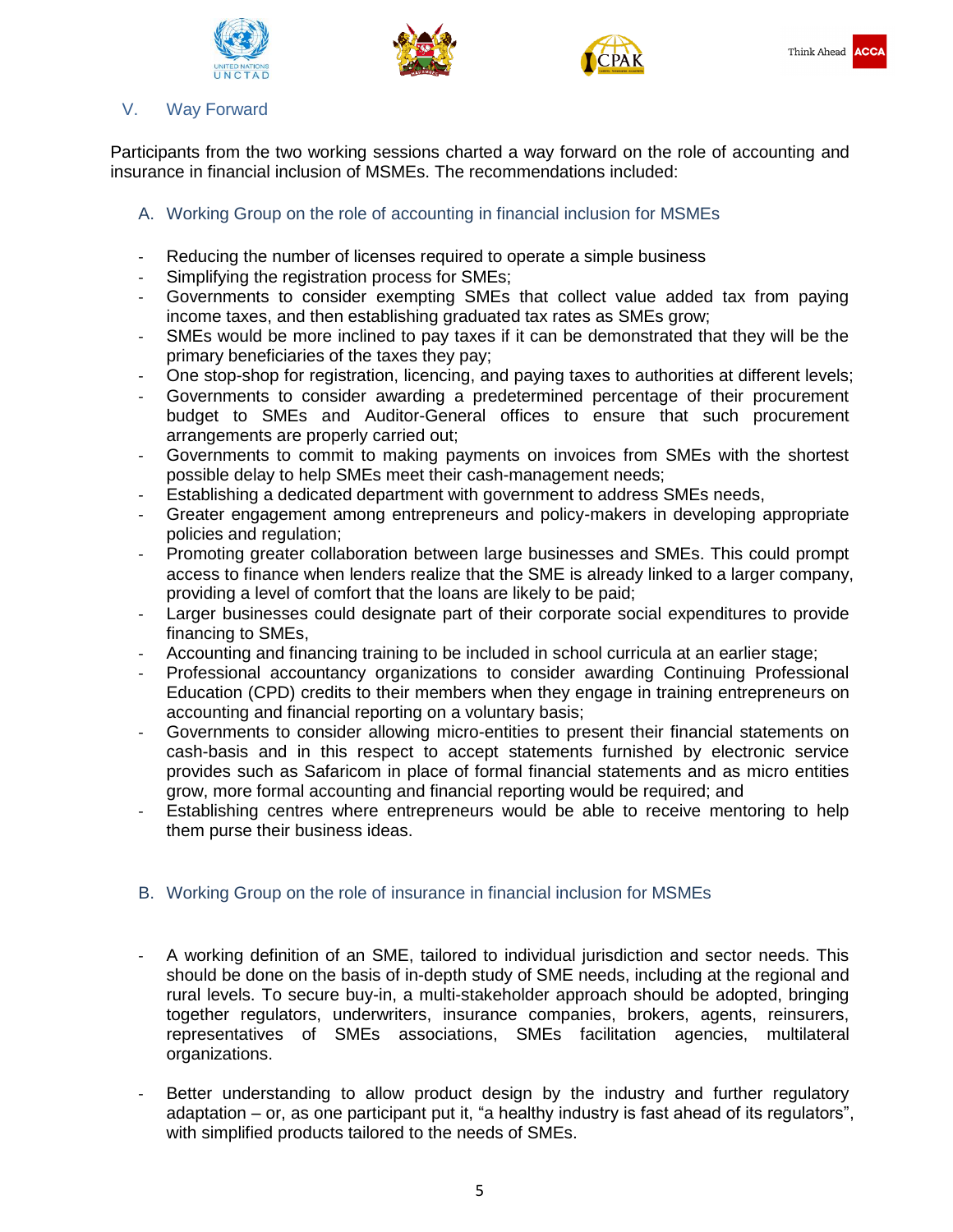





- The possibility that regulators and stakeholders could jointly evaluate transitionary or pilot products/regulations for testing innovative product for SMEs.
- Harnessing recent advancements in the digital and mobile economy, which offer a unique opportunity to improve distribution channels and innovate in the whole insurance cycle (from acquiring coverage, payment of primes to filing claims and further claim settlement and payment). The insurance industry could learn from the recent advancements in the banking sector, i.e. using/sharing recently established platforms, instead of reinventing the wheel.
- Creating more robust policies on marketing and distribution, contract formalities, and the settlement and expediting of claims, as part of a strategy to meet customer needs efficiently and at the lowest cost.
- Capacity-building for all stakeholders including the industry, the regulators, and SMEs associations – on insurance schemes for SMEs, best practices from around the world, creating a culture of risk prevention, and financial literacy; overall, how to instil accounting with the purpose of making available reliable financial information or chartered accounts to insurance providers.
- Tailored technical assistance by UNCTAD and other agencies/initiatives (e.g. ILO's access to insurance initiative, CIMA's initiative for Sub-Saharan Africa) to develop institutional capacity at the country level to make real changes in the insurance sector, and thus broaden affordable access for MSMEs. These changes include improved supervision for shorter mandatory response by insurers to claims settlements and final payment to clients, tax incentives for SMEs and facilitating competition for a healthy industry.
- Linking work done at the national level with regional regulatory frameworks within the African regional economic commissions (e.g. SADC, COMESA, ECOWAS, CEMAC and EAC).

## VI. Concluding remarks

In general, it was concluded that, despite a significant progress in promoting MSMEs, specifically in terms of their access to financial services, there remain several challenges to overcome. The participants agreed that this situation is partly explained by the lack of in-depth knowledge of the needs of the MSMEs followed by thorough product development led by the industry along with appropriate regulatory frameworks.

Participants generally agreed to establish and continue dialogue at both the national and regional levels with SME development agencies and the Empretec Programmes for further policy making on financial inclusion of MSMEs.

Ms. Krylova informed that the proposed avenues of action shared in the intergovernmental arena of the United Nations during the  $34<sup>th</sup>$  session of ISAR to take place in Geneva, from 1-3 November 2017. Mr. David Gichana, Deputy Auditor General of Kenya, who has been nominated as a chairman for the session, expressed his willingness to transmit these key messages at the  $34<sup>th</sup>$  ISAR.

Participants requested UNCTAD to continue its efforts in facilitating the follow-up on the meeting's recommendations and, to that end, UNCTAD's specific tools were highlighted, such as